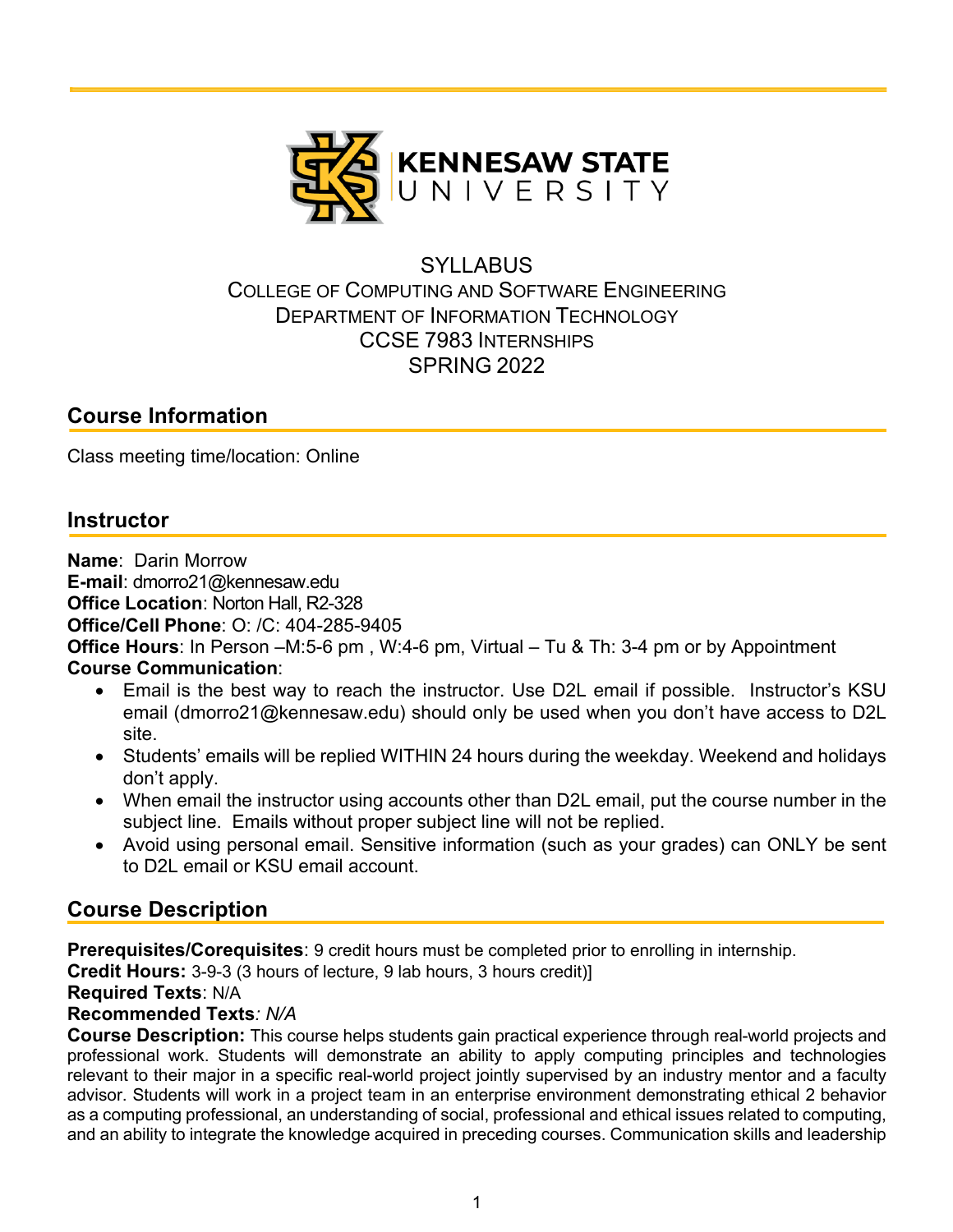are also evaluated as well as professional computing skills and knowledge. 150+ hours per semester required at an internship site. The course cannot be repeated for credit.

## **Technology Requirements:**

- This class uses D2L as hosting site. Run a system check to ensure your computer work with D2L. Check out UITS D2L training: http://uits.kennesaw.edu/support/d2ltraining.php .
- Internet Connection. A high-speed Internet connection such as DSL or cable Internet access is highly recommended. You may also use computer labs on campus to complete the coursework.
- A web camera is required for a student to take final exam.
- Microsoft Teams recorded lectures will be recorded using Teams.

### **Student Learning Outcomes**

By the end of this course, a student should be able to:

- Demonstrate an ability to apply computing principles and technologies relevant to their major in a
- specific real-world project.
- Demonstrate an ability to work effectively in teams in a working environment.
- Demonstrate ethical behavior as a computing professional and an understanding of social,
- professional and ethical issues related to computing.
- Demonstrate both written and oral communication skills appropriate to the major to convey the tasks
- and accomplishments related to the internship assignment.
- Display the skills and knowledge to be employable in positions that utilize computing principles and
- technologies.
- Evaluate the skills and knowledge learned in the classroom in relation to the skills and knowledge required to complete the internship

# **Course Requirements and Assignment**

List of each assignment in as much detail as possible. Include course requirements such as participation and/or attendance.

# **Evaluation and Grading Policies**

#### **Weight Distribution**

**Grade Conversion:** You can receive an "S" or "U" for this course **Grade Indicator**: Please insure you are following grades in D2L.

Your grade is based on the following:

| Weight<br><b>Grading Item</b>                                                 |     |  |
|-------------------------------------------------------------------------------|-----|--|
| <b>Status Reports</b>                                                         | 25% |  |
| Experience<br><b>Internship Posters</b><br>$\bullet$<br>Internship Video Blog | 25% |  |
| <b>Final Reflection Report</b>                                                | クら% |  |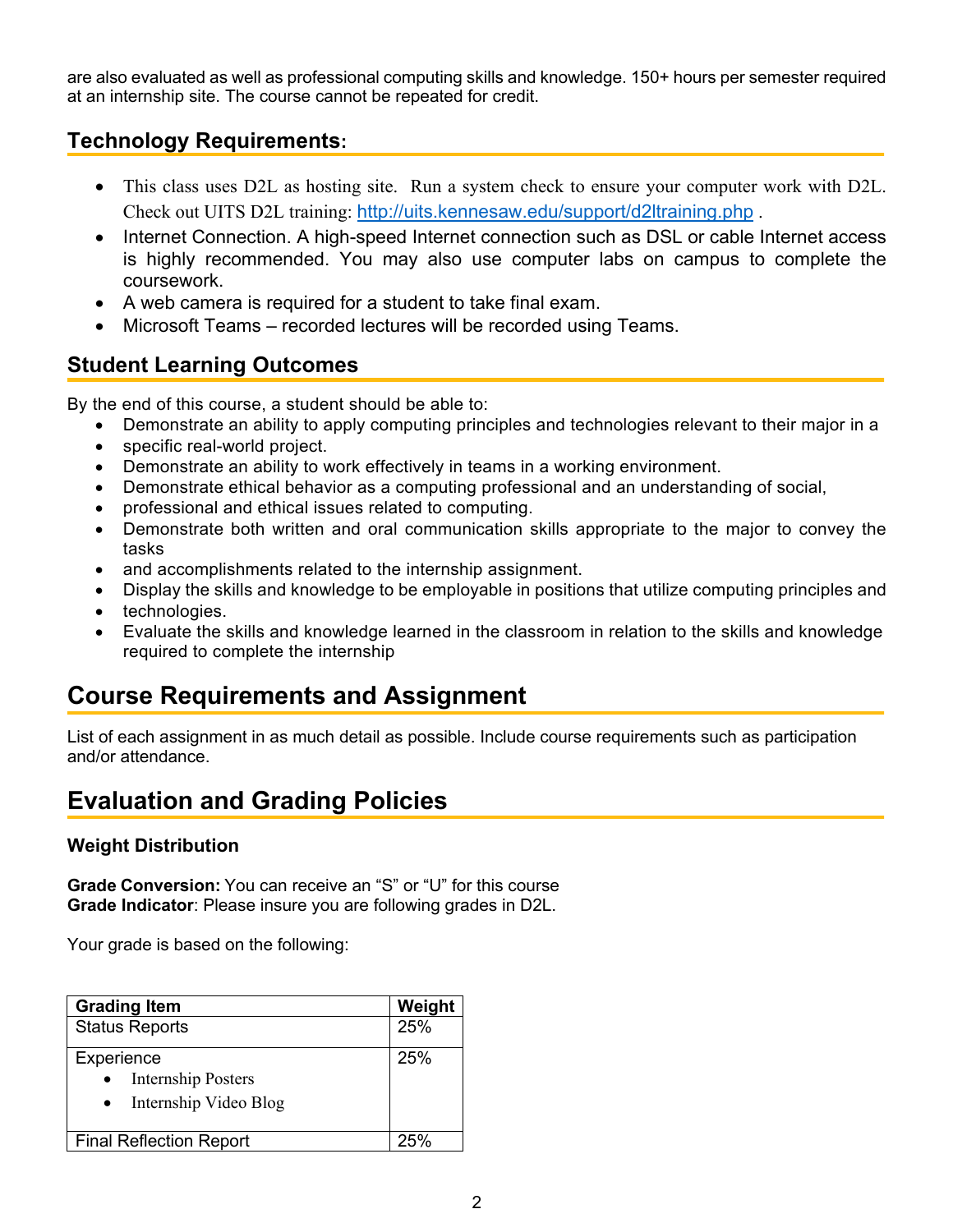| Evaluations                                     | 25%     |
|-------------------------------------------------|---------|
| Virtual Midterm Eval w/ Instructor<br>$\bullet$ |         |
| Supervisor Evaluation                           |         |
|                                                 |         |
| ัดtal                                           | $100\%$ |

#### **Grading Scale:**

>=80% S <80% - U

# **Course Policies**

#### **Course Attendance Policy**

• Online

### **Grading Items Turnaround Time**

• The grades for all assignments will be available 96 business hours after the due date

### **Assignments & Exam Policy**

- All assignments MUST be submitted through D2L (https://kennesaw.view.usg.edu/) course website by the deadline specified in course calendar. Email submission will NOT be accepted.
- Any assignment that is more than 72 hours late will NOT be accepted, unless approved by instructor PRIOR to the due date.

### **Proctored Exam: N/A**

#### **Student Responsibility**

For this class, you are expected to spend seven to eight hours each week on coursework:

- Check KSU email regularly.
- Login D2L course website frequently to access the course material (at least every week);
- Follow the weekly study guide in the learning module.
- Complete assigned assignments on time.
- Communicate, Communicate, Communicate with me

### **Tips for Effective Online Learning**

For an online class, students can really enjoy the benefits of learning at you own pace and at the place of your choice. Below are some tips for effective online learning.

- *Check D2L course website frequently*. It's recommended that students should login D2L course site **AT LEAST** every other day. Always be aware of status of the course. Take advantage of the posted learning material such as recorded lectures.
- *Work with the instructor closely*. If you have any question, contact the instructor immediately. You can either email or text me and your message is guaranteed to be replied within 12 hours.
- *Start your work early*. If you can start a task early, don't start late. Assuming you spend the same amount of time completing the task, starting later will be much more stressful than starting early. Never start until the last minute! You'll have no turnaround time if you need help or something happens.
- *Keep up with the work*. Don't fall behind. If you do, contact the instructor immediately for what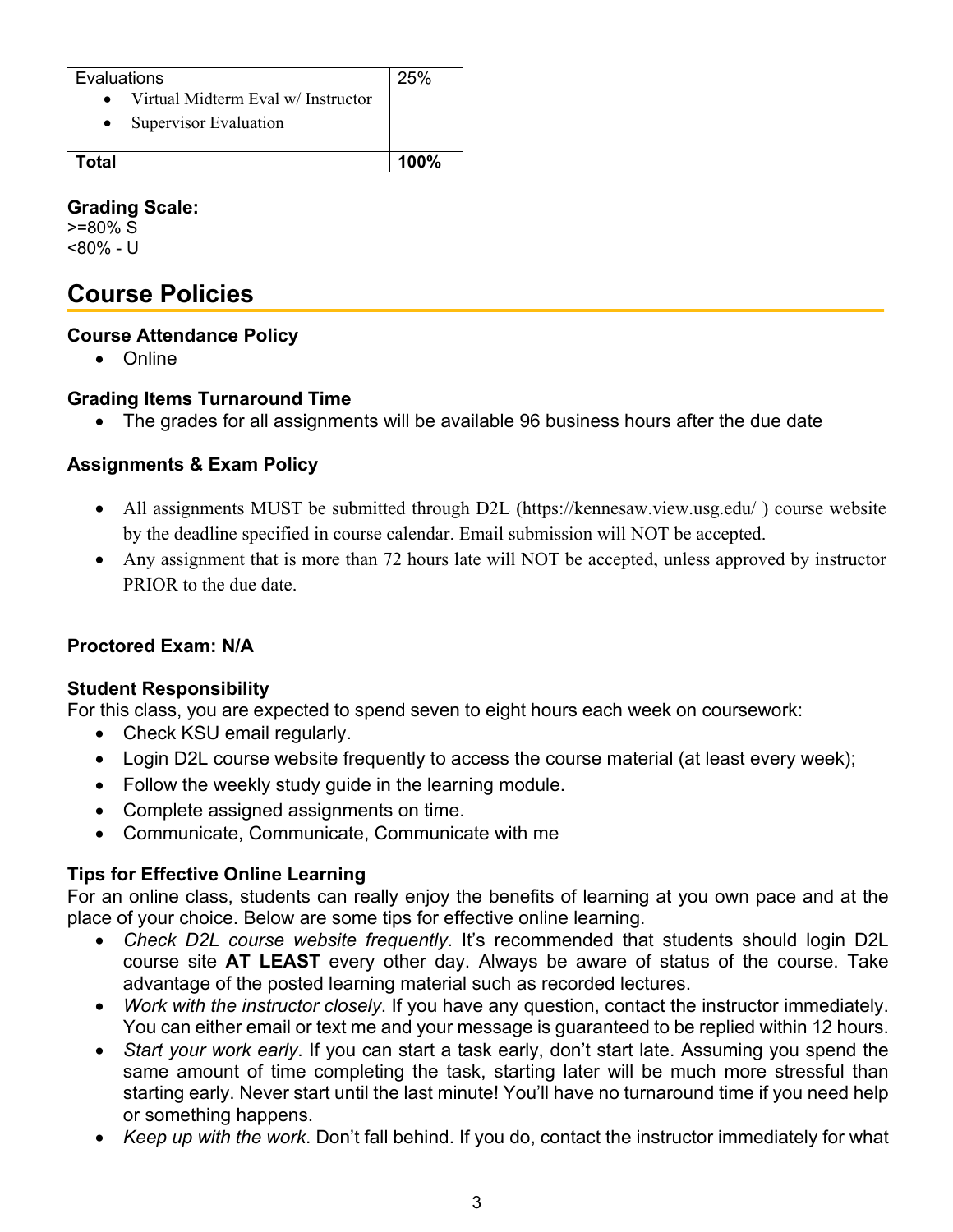you need to do. The instructor may also contact you if he is concerned. Respond to the instructor's inquiry promptly. Don't take a zero on an graded work.

#### **Class Communication Rules**

In any classroom setting there are communication rules in place that encourage students to respect others and their opinions. In an online environment, the do's and don'ts of online communication are referred to as **Netiquette**. As a student in my course you should:

- Be sensitive and reflective to what others are saying.
- **Avoid typing in all capitals** because it is difficult to read and is considered the electronic version of 'shouting'.
- Don't flame These are outbursts of extreme emotion or opinion.
- Think before you hit the post (enter/reply) button. You can't take it back! Don't use offensive language.
- Use clear subject lines.
- Don't use abbreviations or acronyms unless the entire class knows them. Be forgiving. Anyone can make a mistake.
- Keep the dialog collegial and professional, humor is difficult to convey in an online environment.
- Always **assume good intent** and **respond accordingly**. If you are unsure of or annoyed by a message, wait 24 hours before responding.

## **Course Schedule**

The course schedule is tentative and is subject to change. Please use D2L course calendar as accurate due dates.

*Academic calendar can be found at: https://registrar.kennesaw.edu/academic-calendars/spring-2021-academic-calendar.php*

| <b>Weeks</b> | <b>Dates</b>  | <b>Class Actions</b>                                                               |
|--------------|---------------|------------------------------------------------------------------------------------|
| 1            | $1/10-1/16$   | Introduction - Review Syllabus and Required Assignments for your Internship Course |
| 2            | $1/17 - 1/23$ | <b>Status Report 1</b>                                                             |
| 3            | $1/24 - 1/30$ |                                                                                    |
| 4            | $1/31 - 2/6$  | <b>Status Report 2</b>                                                             |
| 5            | $2/7 - 2/13$  |                                                                                    |
| 6            | $2/14 - 2/20$ | <b>Status Report 3</b>                                                             |
| 7            | $2/21 - 2/27$ | <b>Mid Term Evaluations schedule with instructor</b>                               |
| 8            | $2/28-3/6$    | <b>Status Report 4</b>                                                             |
| 9            | $3/7 - 3/13$  | <b>Spring Break</b>                                                                |
| 10           | $3/14 - 3/20$ | <b>Status Report 5</b>                                                             |
| 11           | $3/21 - 3/27$ | Video Blog (see examples in D2L)                                                   |
|              |               | <b>Status Report 6</b>                                                             |
| 12           | $3/28 - 4/10$ | Poster (see template/examples in D2L)                                              |
| 13           | $4/4 - 4/10$  |                                                                                    |
| 14           | $4/11 - 4/17$ | <b>Status Report 7</b>                                                             |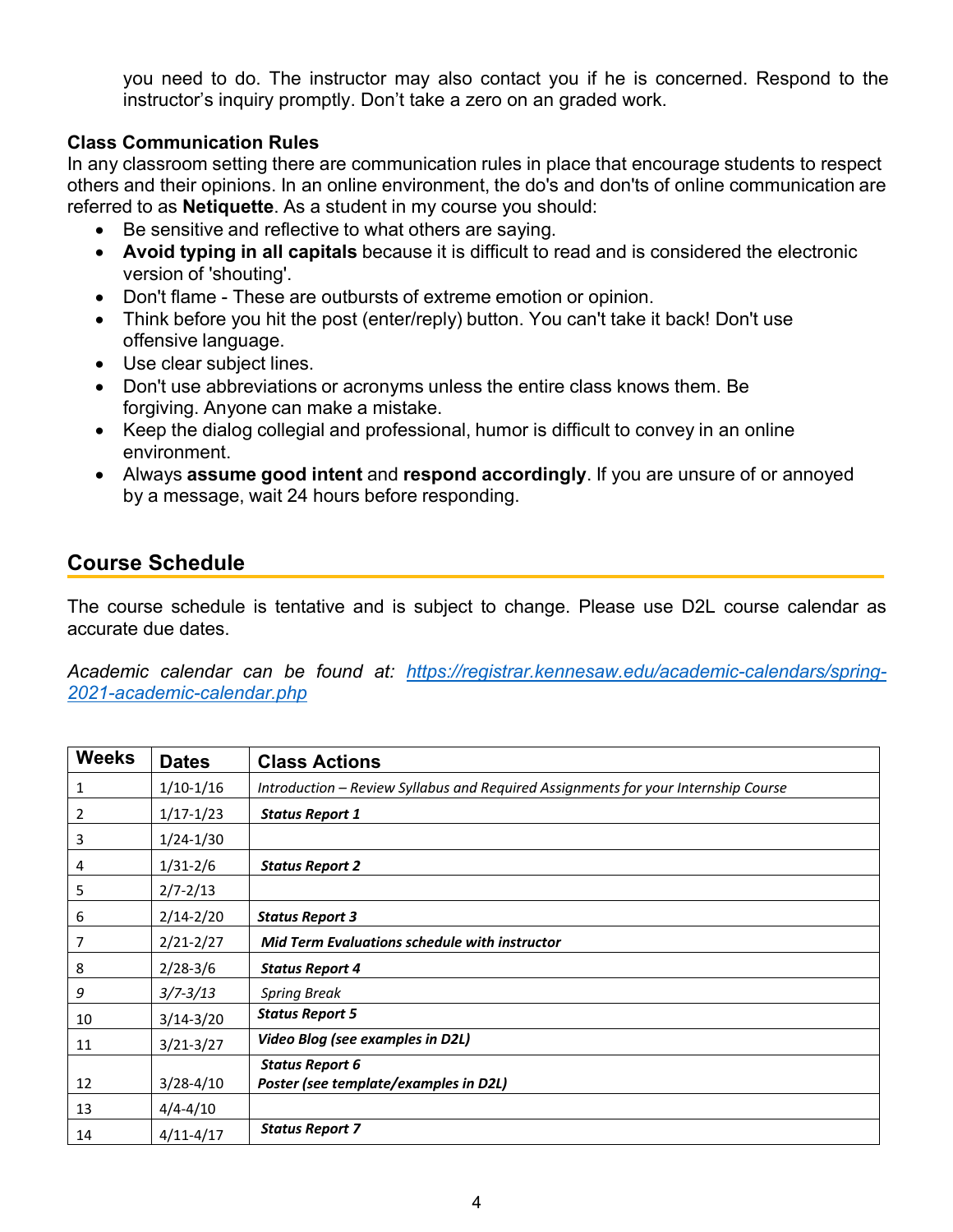| 15 | $4/18 - 4/23$ |                                               |
|----|---------------|-----------------------------------------------|
|    |               | 5/2 – Last Day of Class                       |
|    |               | <b>Status Report 8</b>                        |
|    |               | <b>Supervisor Evaluation</b>                  |
| 16 | $4/24 - 5/2$  | Final Reflection Report (see template in D2L) |

# **Institutional Policies**

- Federal, BOR, & KSU Course Syllabus Policies
- Academic Integrity Statement
	- o Examples of violation of academic integrity: 1) copy from others or from Internet; 2) allow others to copy your work; 3) use other's help or help other in completing the quizzes or exams.
	- $\circ$  The first violation of academic integrity, the student will immediately receive 0 for the associated grading item. For the  $2<sup>nd</sup>$  violation, the student will receive a fail grade for this course.

# **KSU Statements on COVID-19**

### Course Delivery

KSU may shift the method of course delivery at any time during the semester in compliance with University System of Georgia health and safety guidelines. In this case, alternate teaching modalities that may be adopted include hyflex, hybrid, and synchronous online, or asynchronous online instruction.

#### COVID-19 illness

If you are feeling ill, please stay home and contact your health professional. In addition, please email your instructor to say you are missing class due to illness. Signs of COVID-19 illness include, but are not limited to, the following:

· Cough

- · Fever of 100.4 or higher
- · Runny nose or new sinus congestion
- · Shortness of breath or difficulty breathing
- · Chills
- · Sore Throat
- · New loss of taste and/or smell